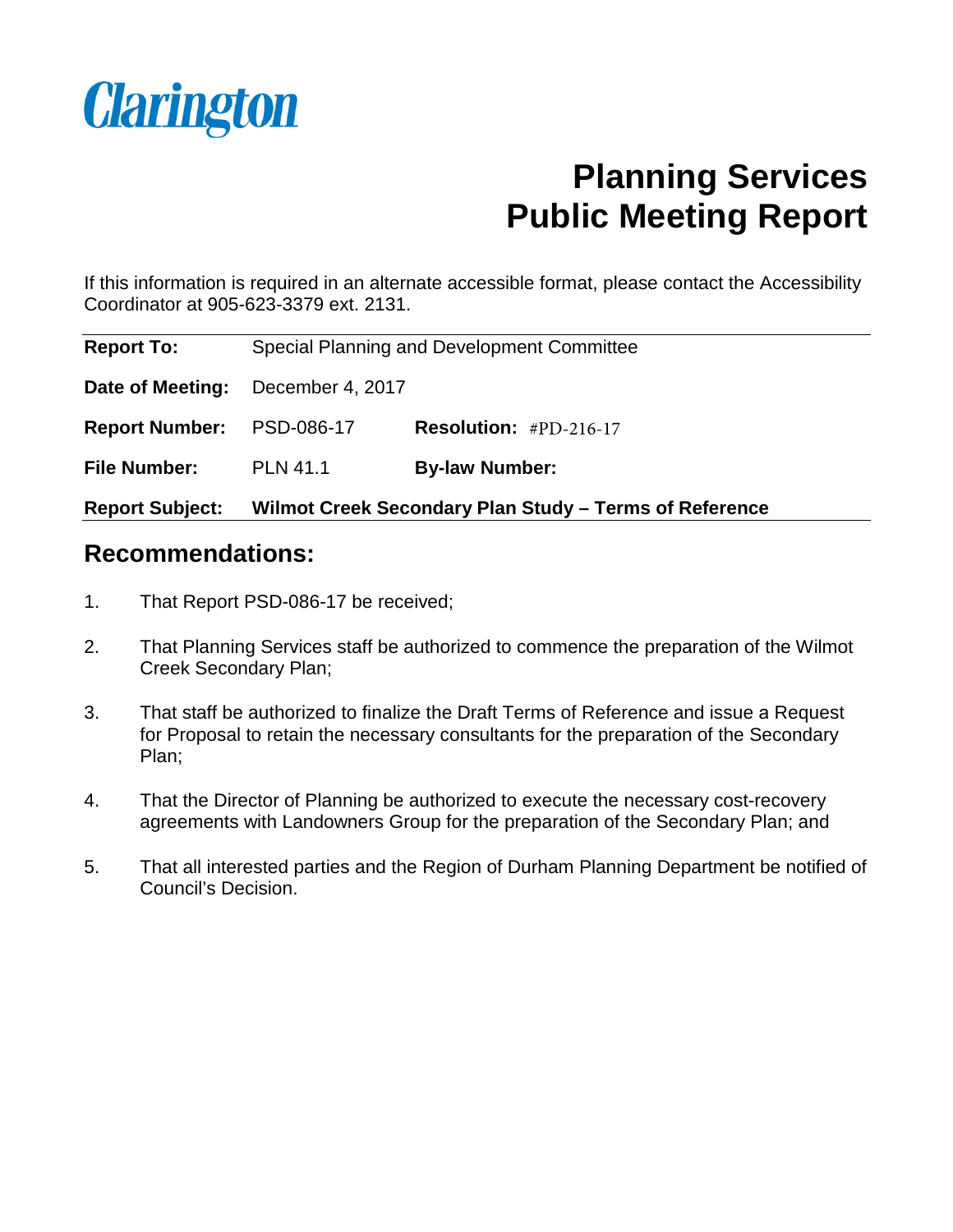### **Report Overview**

The purpose of this report is to inform the land owners within the Wilmot Creek Secondary Plan area of the request by Rice Development Group for Council to initiate the preparation of a Secondary Plan for these lands. This report seeks Council authorization for staff to commence the preparation of the Secondary Plan generally in accordance with the draft Terms of Reference.

### **1. Secondary Plan Area**

The Wilmot Secondary Plan Area is located south of Highway 401, east of Bennett Road and north of the CN railway. Wilmot Creek Drive, the road into the existing Wilmot Creek Neighbourhood traverses the Secondary Plan Area (See Figure 1). There are three landowners in the Secondary Plan Area; two have developable lands, CapREIT Apartments and Douglas Humphrey. The third landowner is Hydro One Networks Inc. as identified on Figure 1.



**Figure 1 -** Secondary Plan Area.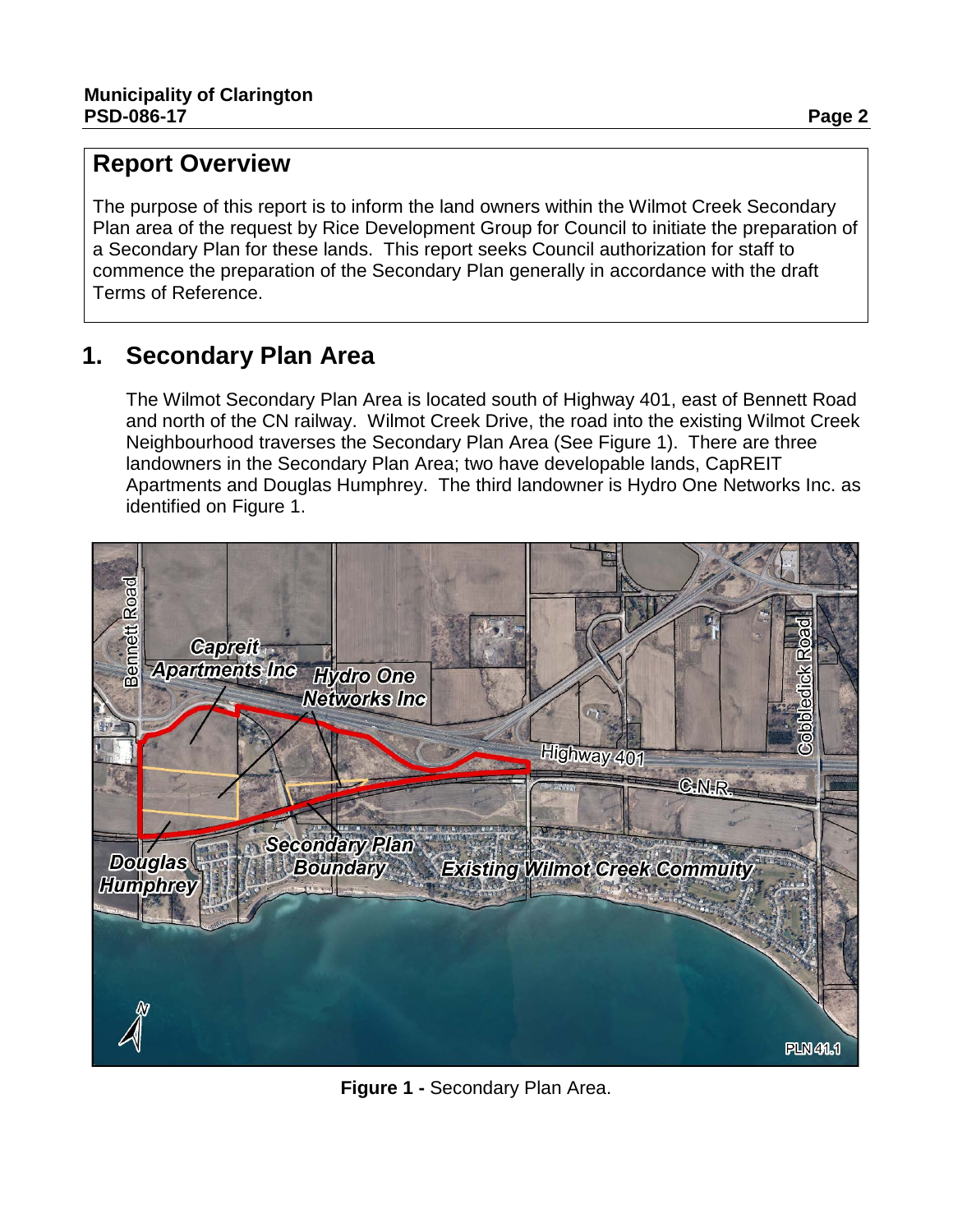### **2. Background**

#### 2.1 **Original Application (2003)**

In 2002, a Durham Regional Official Plan Amendment application was submitted to incorporate the subject lands into the Newcastle Village Urban Area in order to develop the next phase of the Wilmot Creek Lifestyle Community.

In October 2003, a corresponding application was submitted to amend the Clarington Official Plan to incorporate the subject lands into the Newcastle Village Urban Area. Since a local (Clarington) Official Plan Amendment cannot proceed ahead of an uppertier (Region of Durham) Official Plan Amendment, the Clarington application was put on hold.

Further consideration of the Regional Official Plan Amendment application was put on hold following the introduction of the Provincial Growth Plan in 2005, and the beginning of the Region of Durham's Official Plan Review.

In June of 2009, Regional Official Plan Amendment 128 adopted changes to the Durham Regional Official Plan which incorporated the subject lands into the Newcastle Village Urban Area. Amendment 128 was subsequently approved by the Ontario Municipal Board in January of 2013.

#### 2.2 **Application Restart (2014)**

In 2014, Rice Development Group restarted their 2003 Official Plan Amendment application for the expansion of the Newcastle Village Urban Boundary. By January 2015, an application, including numerous supporting studies, was submitted. A statutory public meeting was held in March 2015. This was followed by numerous meetings between Staff, the developer (Rice Development Group), owner/operator of Wilmot Creek Lifestyle Community (CapREIT), the Wilmot Creek Homeowners Association and Wilmot Creek residents. The Wilmot Creek Homeowners Association made a submission to the Official Plan Amendment application outlining their concerns with the development proposal.

In June 2016, Rice Development Group appealed the Official Plan Amendment application to the Ontario Municipal Board in respect to Clarington Council's failure to make a decision on the application. A settlement was reached regarding the Official Plan Amendment which was approved by the Ontario Municipal Board in 2017. Of particular note is that both parties agreed to advance the Secondary Planning process as set out in Official Plan Amendment 107 once the amendment was approved by the Region of Durham.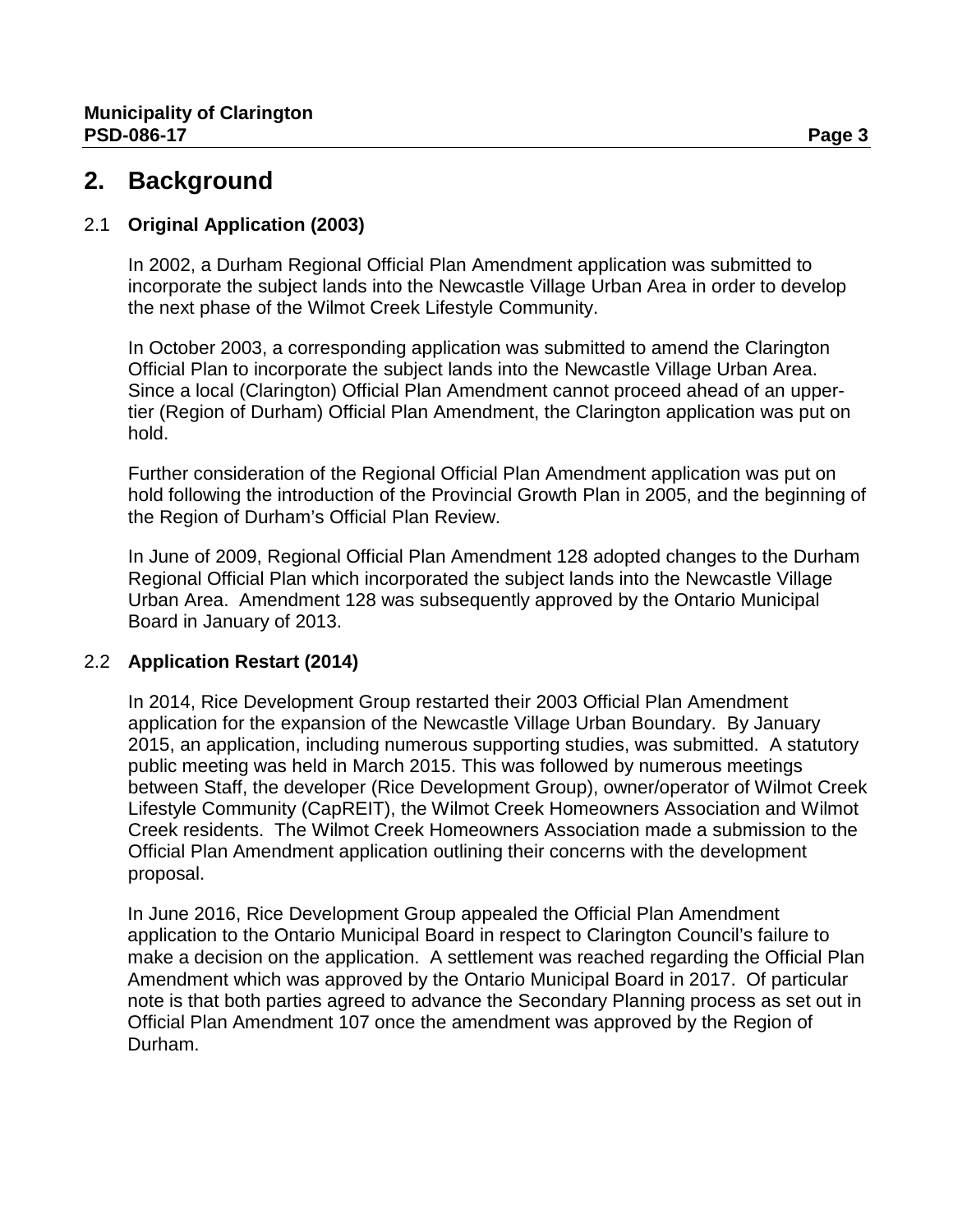### **3. Secondary Planning Process**

#### 3.1 **General Process**

The Clarington Official Plan provides policy direction for the preparation of a privately initiated Secondary Plan. In summary the process is as follows:

- 1) Consultation with municipal staff and the establishment of the landowners group.
- 2) Receipt of a Request to Initiate a Secondary Plan and receipt of a proposed Terms of Reference.
- 3) Public Meeting and a Decision of Council to initiate the preparation of the Secondary Plan.
- 4) If Council decides to proceed with the Secondary Plan process, the Municipality will retain the necessary consultants.
- 5) All costs associated with the process, planning staff time, consultants and project and administration of the Secondary Plan are to be covered 100% by the landowners group.
- 6) Work will only be initiated once a funding agreement is in place between the trustee for the landowners group and the Municipality.

#### 3.2 **Wilmot Creek Secondary Plan Process**

The Rice Development Group and staff have met on a number of occasions to discuss the Secondary Plan process. Rice Development Group will be representing the two landowners throughout this Secondary Plan process, CapREIT and Douglas Humphrey. Rice Development Group has a contractual agreement with CapREIT to develop their lands and it is anticipated that Mr. Humphrey will develop his own lands.

Rice Development Group has submitted a letter to request the Municipality to commence the preparation of the Secondary Plan and Zoning By-law (Attachment 1). On numerous occasions as well as noted in this letter, Rice Development Group has committed to funding 100% this process.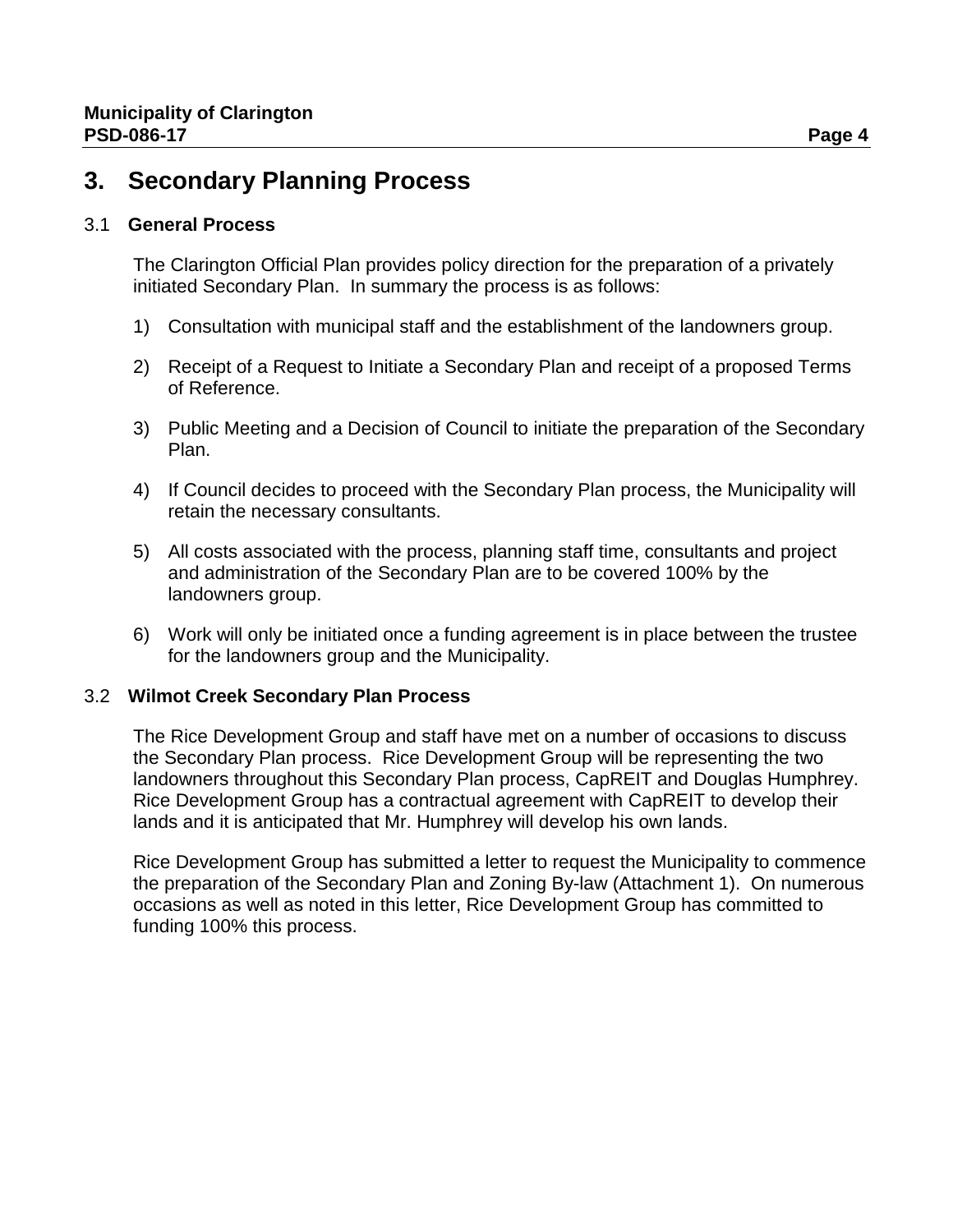#### 3.3 **Summary of the Draft Terms of Reference**

The Terms of Reference provided in Attachment 2 is unique to the Wilmot Creek Secondary Plan area as compared to other secondary plans. The Terms of Reference recognize that there is one primary developer for a smaller development area rounding out an existing community. Further consideration was given to the OMB decision and the different reports and public comments received through the application process to date.

When Rice Development Group reactivated their Official Plan Amendment application, many technical studies had been prepared for their lands. Staff agreed that any studies that have already been submitted/undertaken as part of the restart of their application, may be updated by the original consulting firm. These studies will need to be updated to include all of the Secondary Plan Area and to be responsive to the Secondary Plan and public participation process.

Should Council decide to proceed with the Secondary Plan, staff will issue a Request for Proposal to engage a team of consultants to complete the new studies and coordinate and finalize the update of existing studies.

Due to the advanced nature of a number of studies, a number of the proponent's consultants would be engaged as sub-consultants to the Municipal consulting team. The team of consultants will prepare the draft Secondary Plan and Zoning By-law Amendment.

In the recently adopted Clarington Official Plan, Council adopted a sustainable green lens approach to development. All studies, to be updated and new, for any secondary plan will be required to include details as to how the development meets Council policies, in particular the commitment to reach net zero communities and the techniques that will be employed to reduce greenhouse gas emissions.

Another key component of the process is ample public participation. Staff and the applicant have already agreed to retain a facilitator to manage the community consultation process. All costs associated with the consultants and facilitator including related project management and administration costs are to be recovered from the applicants.

### **4. Conclusion**

Staff believe the Draft Terms of Reference describes a transparent process that balances the efforts of the Rice Development Group to date, issues raised by the Wilmot Creek Homeowners Association, the policies in the Clarington Official Plan and the OMB Minutes of Settlement. They will be finalized in consultation with Engineering Services the Region and CLOCA. It is respectfully recommended that Council authorize staff to undertake the preparation of the Wilmot Creek Secondary Plan.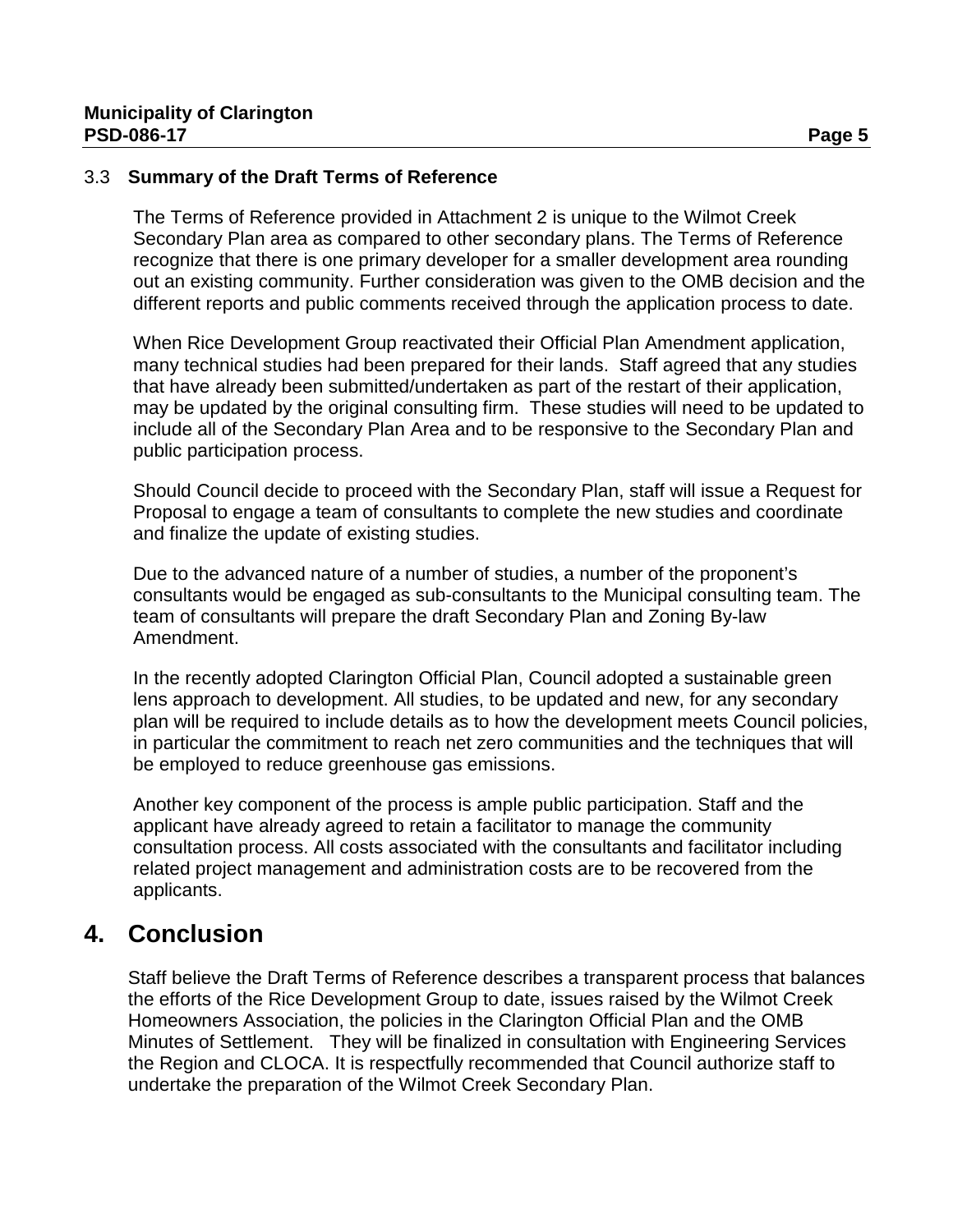### **5. Strategic Plan Application**

Not applicable.

Submitted by:  $V$ <br>David J. Crome Reviewed by: Director of Planning Services

Andrew C. Allison, B. Comm, LL.B<br>CAO

Staff Contact: Carlos Salazar, Manager of Community Planning at extension 2409 or [csalazar@clarington.net](mailto:csalazar@clarington.net) or Lisa Backus, Principal Planner at extension 2413 or [lbackus@clarington.net](mailto:lbackus@clarington.net)

Attachments:

Attachment 1 – Letter from Rice Development Group Attachment 2 – Terms of Reference

LB/COS/tg

I:\^Department\LDO NEW FILING SYSTEM\PLN Planning Files\PLN 41 Secondary Plans\PLN 41.1 - Wilmot Creek (Electronically Only)\Staff Reports\PSD-086-17\_Final.Docx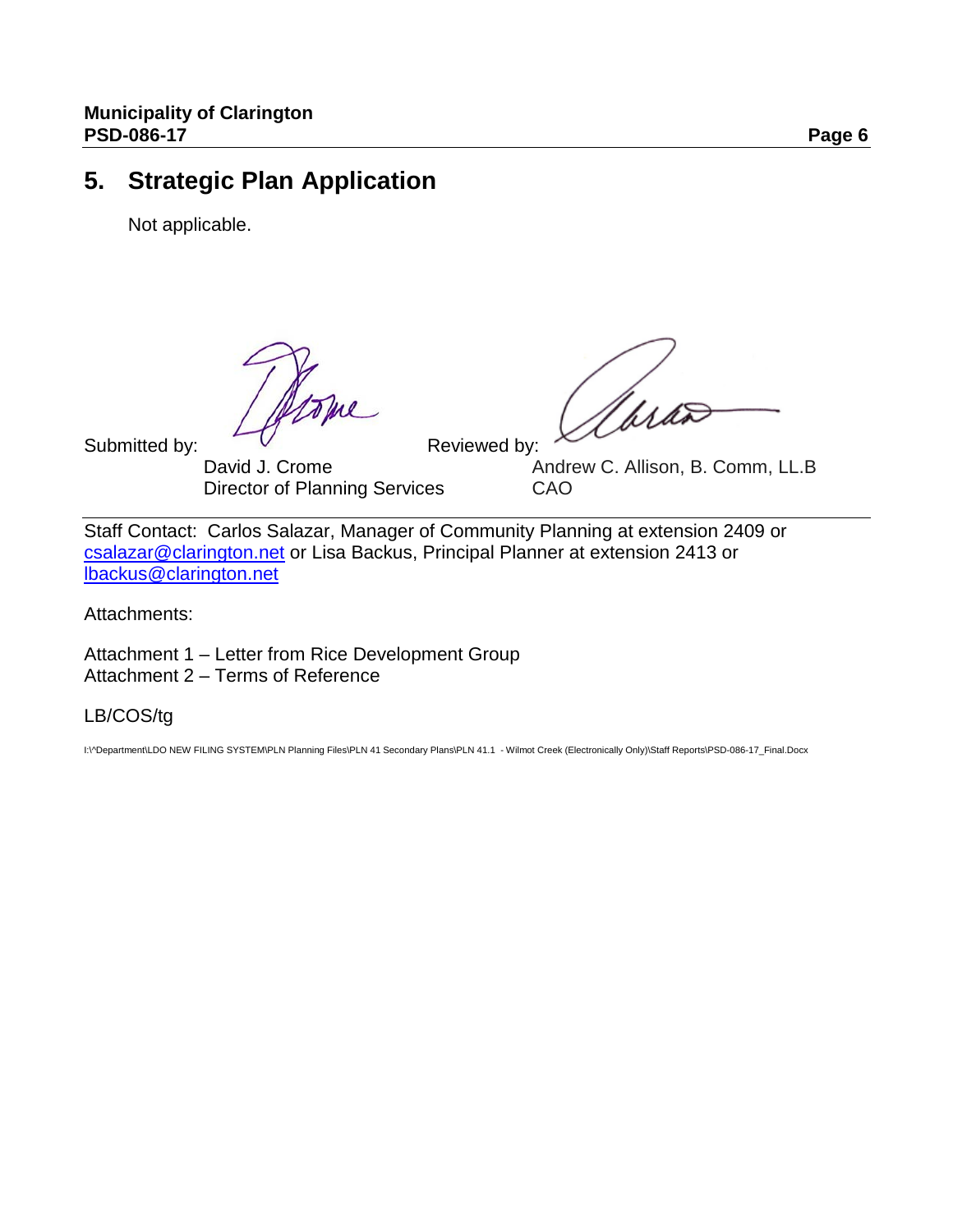Attachment 1 to Report PSD-086-17



7735 Kennedy Rd. S. Brampton, ON L6W OB9 Tel: 905.796.3630 Fax: 905.796.6360

November 9th, 2017

Mr. David Crome **Director of Planning Services** THE MUNICIPALITY OF CLARINGTON 40 Temperance Street Bowmanville, Ontario **L1C3A6** 

Dear David:

#### RE: REQUEST FOR THE COMMENCEMENT OF THE WILMOT CREEK PHASE 8 SECONDARY PLAN **PROCESS**

Please accept this letter as our formal request for the Municipality to initiate the secondary plan process for the Wilmot Creek Phase 8 Secondary Plan area. We advise that we are the representatives of the area landowners, Capreit Apartments Inc and Mr. Doug Humphrey, and acknowledge that we are responsible for the cost of the secondary plan process.

We look forward to your report on this matter proceeding to a Special Planning and Development Committee Meeting on December 4<sup>th</sup>, 2017 and to working with staff over the course of this planning process.

Yours truly,

**RIDGE PINE PARK INC** 

David W. Rice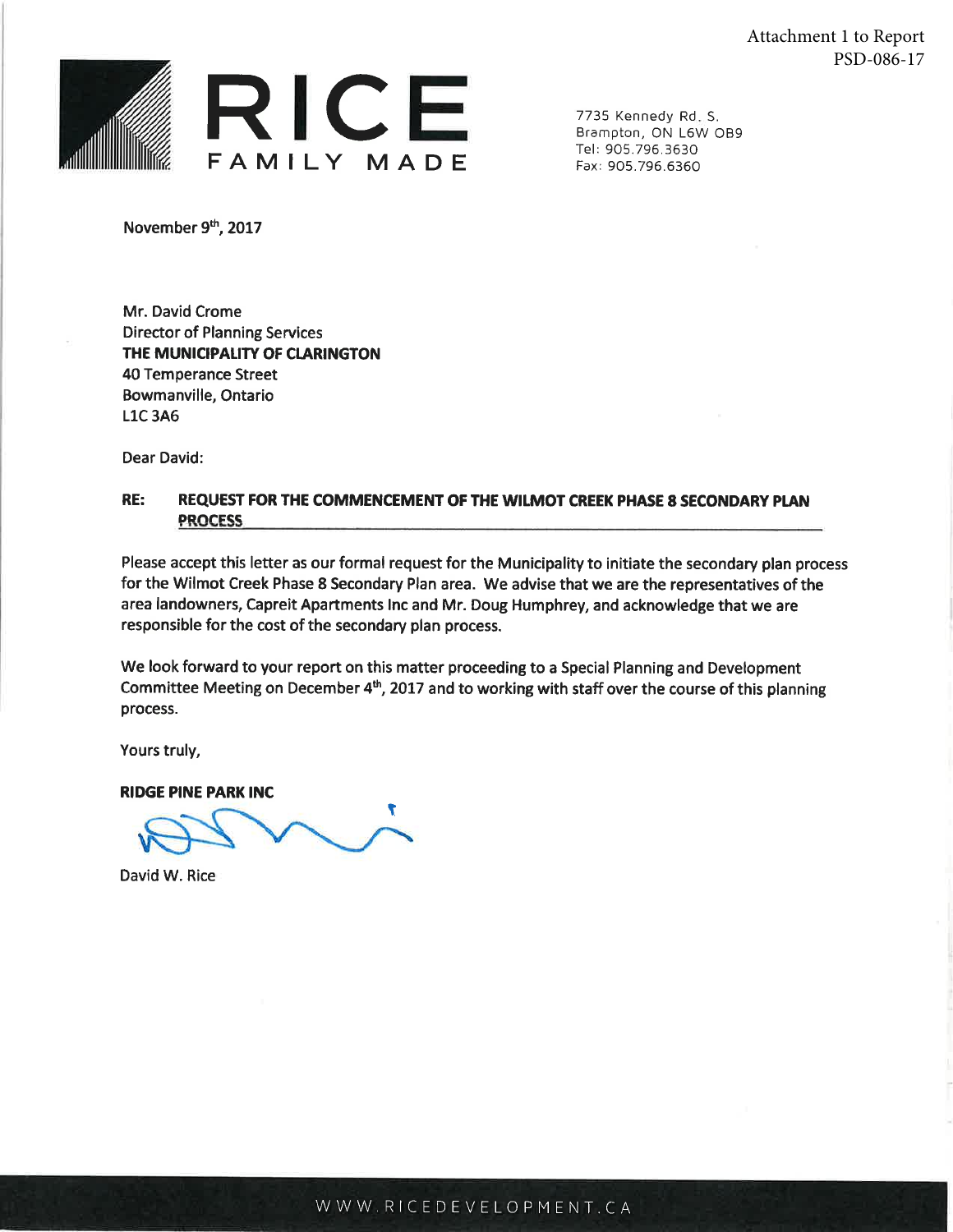

# **Draft Terms of Reference**

## Wilmot Creek Secondary Plan

### **Table of Contents**

| 1 <sub>1</sub> |  |                                                                |  |
|----------------|--|----------------------------------------------------------------|--|
| 2.             |  |                                                                |  |
| 3.             |  |                                                                |  |
| 4.             |  |                                                                |  |
|                |  |                                                                |  |
|                |  |                                                                |  |
|                |  |                                                                |  |
| 5.             |  |                                                                |  |
| 6.             |  |                                                                |  |
| 7.             |  |                                                                |  |
| 8.             |  |                                                                |  |
|                |  |                                                                |  |
|                |  |                                                                |  |
|                |  | Appendix C - Priority Green Clarington Development Framework14 |  |
|                |  |                                                                |  |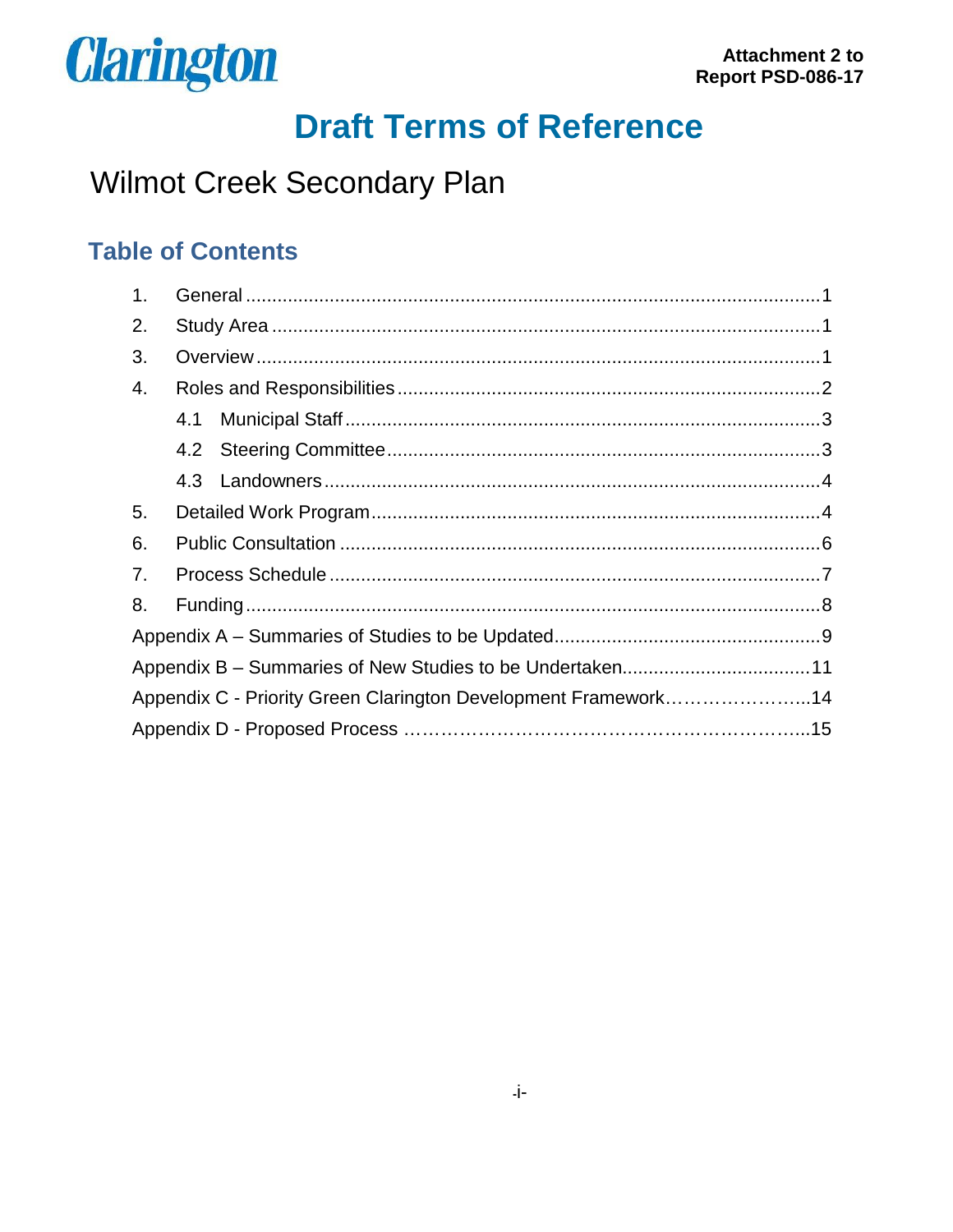### 1. **General**

The Wilmot Creek Secondary Plan and Zoning By-law project will commence following Council approval of these Terms of Reference. The project will be managed by the Clarington Planning Services Department and fully funded by the Rice Development Group.

This Secondary plan process, based on the foregoing, is unique to this Secondary Plan because of this long history and OMB decision. (See Appendix D for an overview of the process)

### 2. **Study Area**

The lands within the proposed Secondary plan are owned by CapREIT Apartments, Hydro One Networks and Douglas Humphrey and are located within Special Policy Area B2 as identified in the Clarington Official Plan. Figure 1 shows the limits of Special Policy Area B2. The surrounding land uses are also provided for context.

### 3. **Overview**

The work program will consist of three phases as follows:

#### 3.1 **Phase 1**

Analysis of Background Information and the Preliminary Development Proposal.

- Public Consultation Community Open House and Presentation of Work to date.
- Deliverables Phase I preliminary technical report.

#### 3.2 **Phase 2**

Proposed Development Concept

- Deliverables Preferred concept, draft Secondary Plan and Zoning By-law. Final Technical Reports.
- Public Consultation Preferred development concept and draft documents presented.

#### 3.3 **Phase 3**

Proposed Secondary Plan and Zoning By-law for Statutory Public Meeting and Approval

- Public Participation Statutory Public Meeting.
- Deliverable Approved Secondary Plan, Urban Design and Green Development Guidelines and Zoning By-law.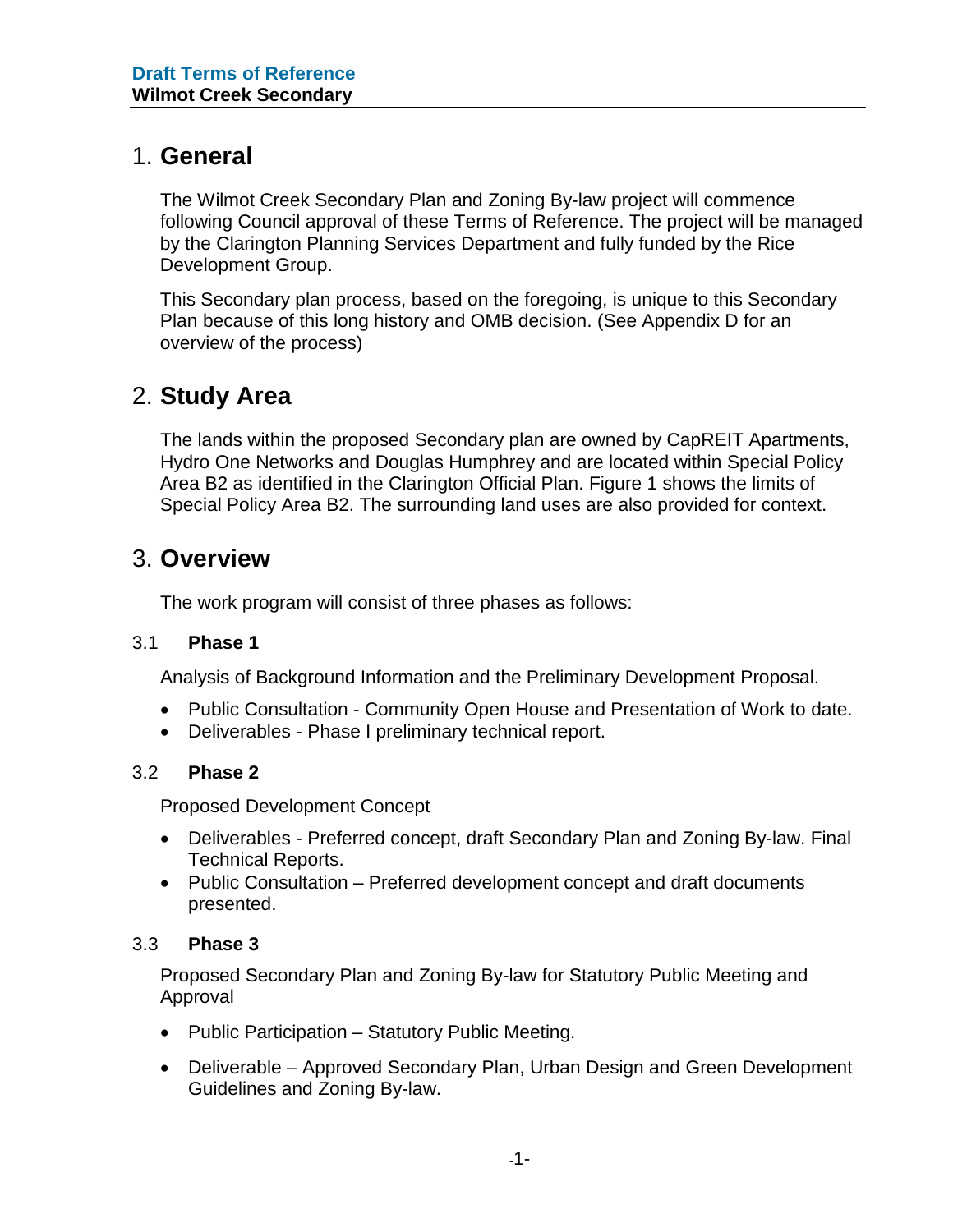#### **Draft Terms of Reference Wilmot Creek Secondary**

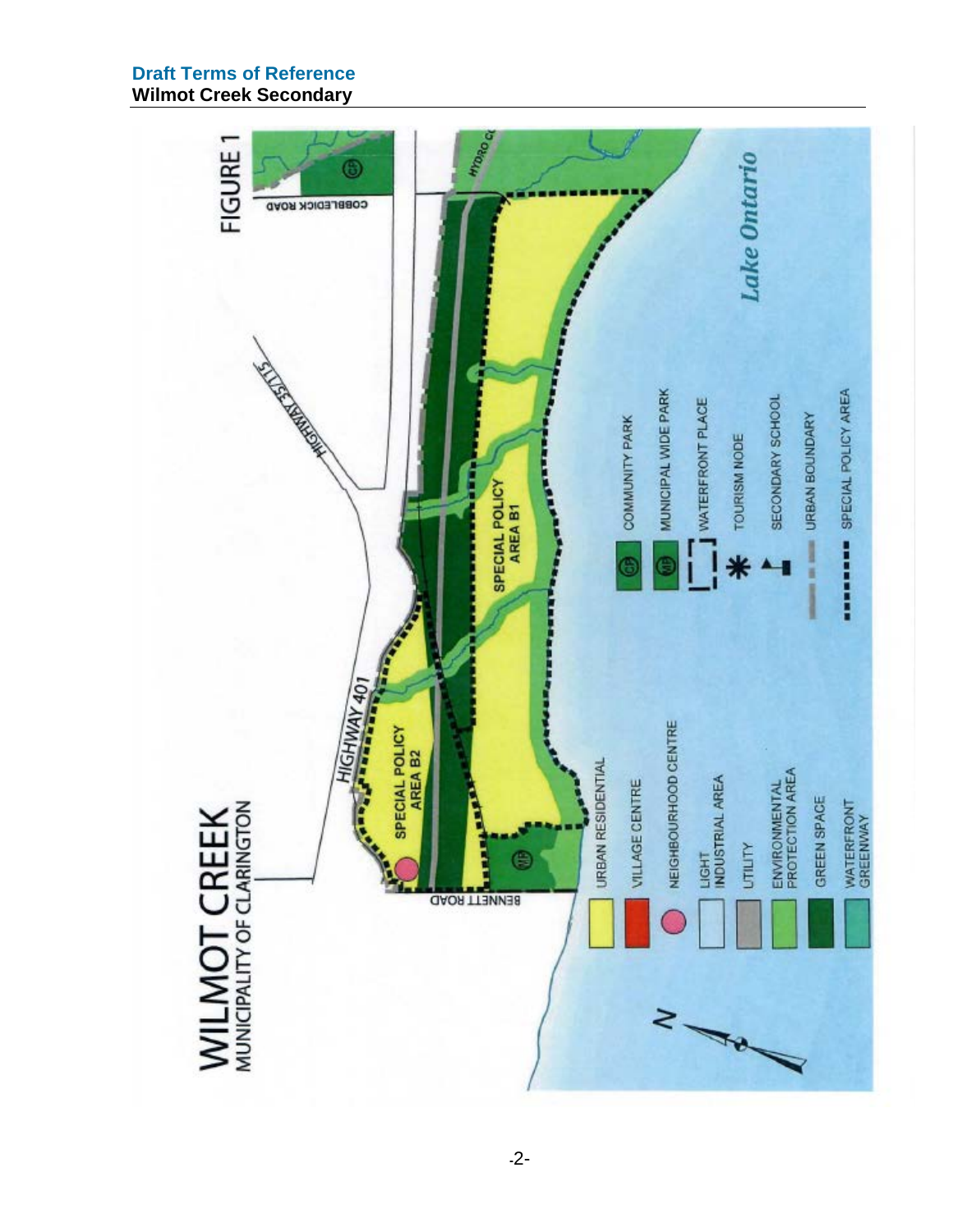### 4. **Roles and Responsibilities**



#### 4.1 **Municipal Staff**

Staff will:

- Retain and direct the Lead Consultant to complete the required technical background studies throughout the process.
- Retain and direct a Facilitator to conduct the public information sessions/workshops.
- Be responsible for the overall coordination of the Secondary Plan.

#### 4.2 **Steering Committee**

The Steering Committee will be composed of:

- Municipal Staff representing key departments.
- Staff of key commenting agencies such as the Region of Durham and the Central Lake Ontario Conservation Authority.
- A representative from the Wilmot Creek Homeowner's Association.
- A landowner representative.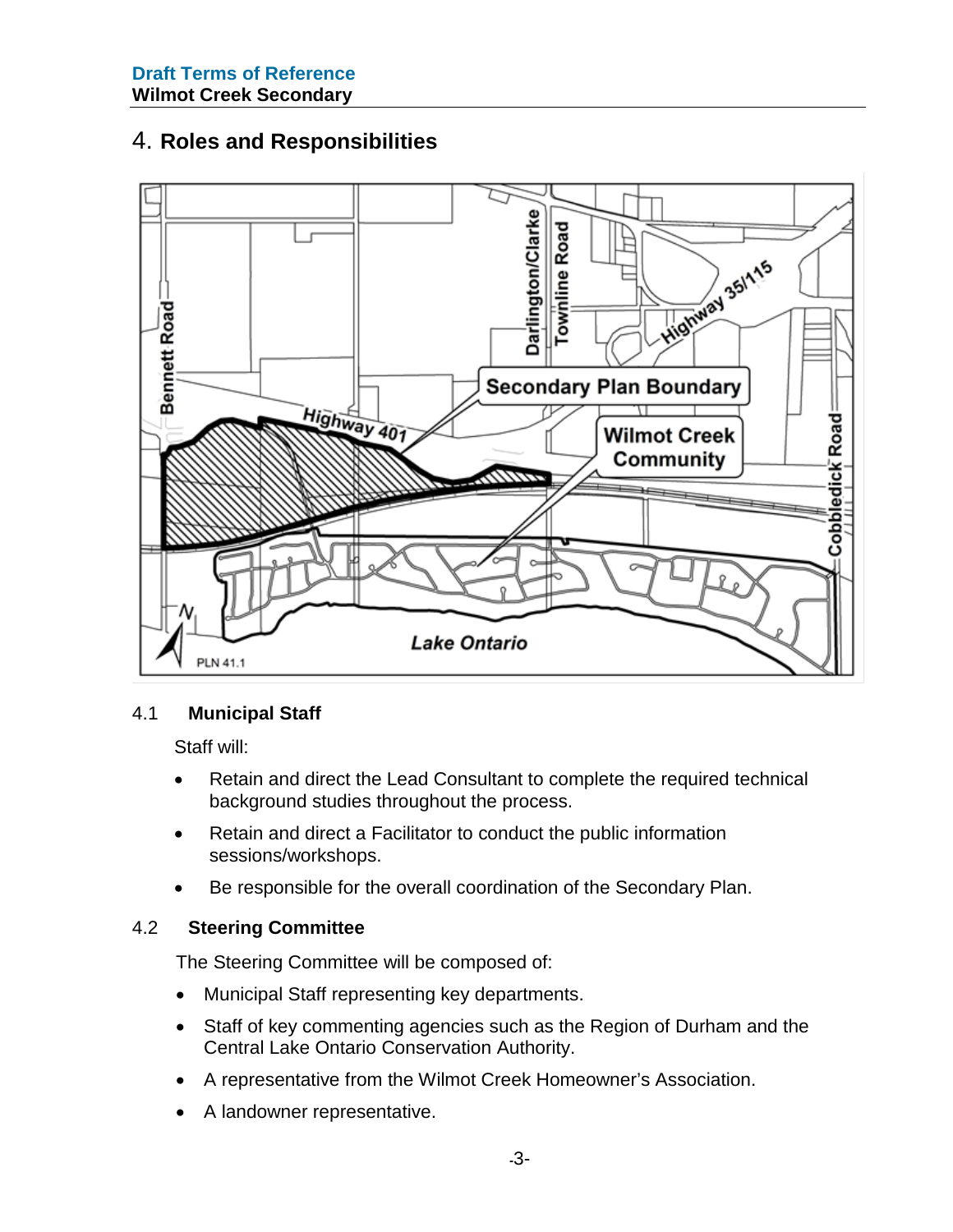• The Lead Consultant.

The Steering Committee will advise the Municipality by:

- Conducting general oversight of the technical requirements of the study.
- Reviewing study products and recommendations.

#### 4.3 **Landowners**

The Landowners will:

- Provide detailed comments on the different reports to the Municipality in a timely manner.
- Participate in the preparation of the Secondary Plan as provided for in the terms of reference.
- Fund 100% of all the background studies, public participation, and any project management and administration costs as directed by the Clarington Official Plan Policies.
- Fund 100% of any Ontario Municipal Board related costs related to Council approval of the Secondary Plan and related implementing Zoning By-law and guidelines.
- Fund the Consultant's work program as determined through the accepted proposal by the Municipality.
- Fund 100% of the Facilitator's work program as determined through the accepted proposal by the Municipality.
- Provide any additional technical information if, and when, gaps are identified, in a timely manner.
- Attend and actively participate in Steering Committee meetings.

### 5. **Detailed Work Program**

#### 5.1 **Phase 1 – Analysis of Background Information and Preliminary Development Proposal**

- 1. Phase 1 will start with a Community Open House and Presentation to be conducted following a short presentation of the work to date summarized by the facilitator.
- 2. The Development proposal and related studies submitted as part of the application COPA 2003-0012 process will be considered as the initial starting point for the process and will be validated and/or revised during the preparation of the technical background studies and public participation.
- 3. The Municipality through its lead consultant will manage the update of the following studies previously submitted. The lead consultant will include, as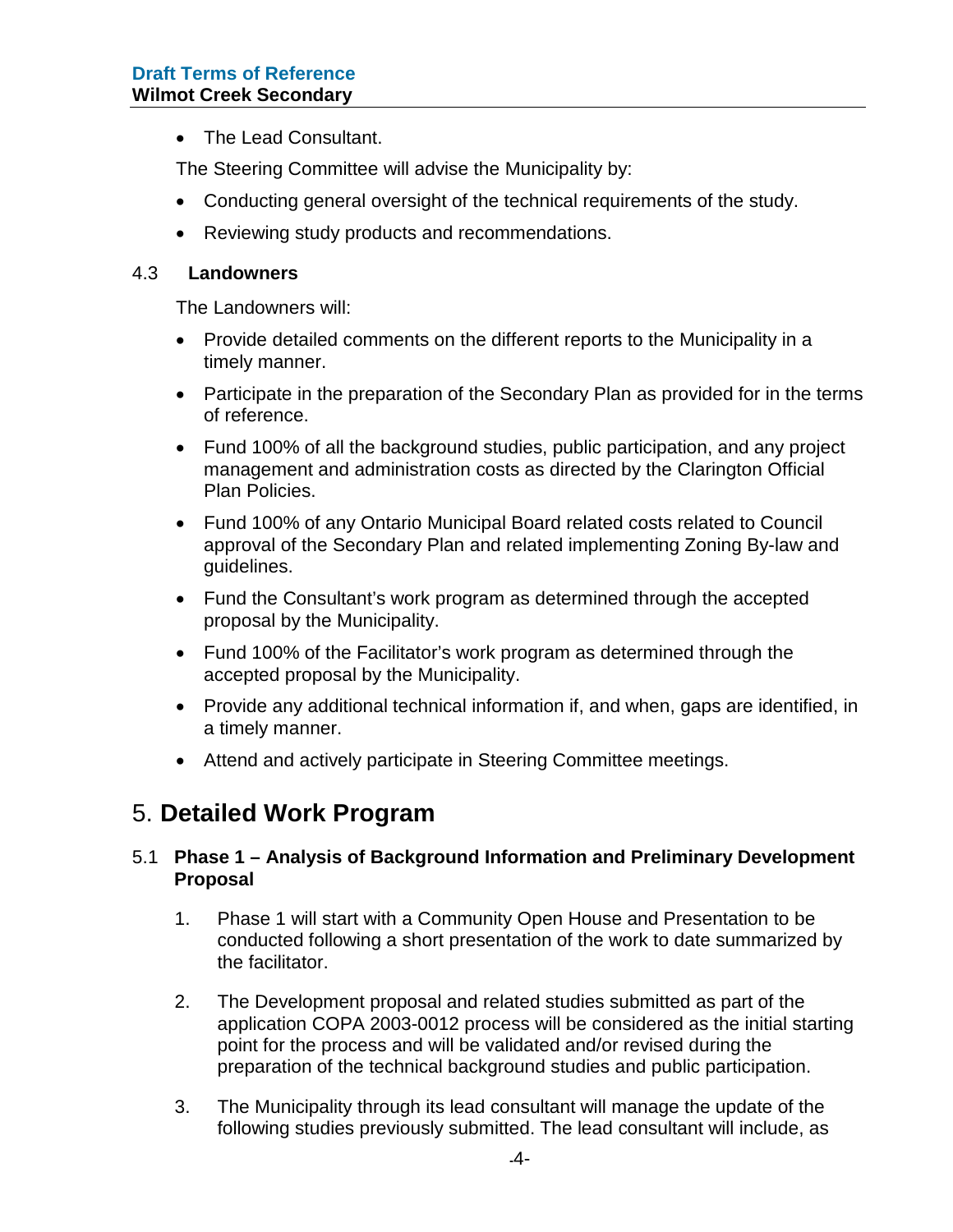part of its team, the consultants that have already prepared those reports submitted as part of application COPA 2003-0012. The scope of work from these firms are attached as Appendix A. :

- Environmental Impact Study including geomorphic (GEO Morhpix) and hazard land assessment of Rickard Creek (Savanta)
- Air Quality Assessment due to nearby Employment Uses (RWDI)
- Archaeological Assessment (Archeoworks)
- Geotechnical Investigation (Terraprobe)
- Traffic Impact Assessment, Parking Needs (GHD)
- Noise and Vibration Study (HGC)
- Financial Impact Analysis (Hemson)
- 4. The lead consultant will retain additional consultants for the following required studies (a Summary of the scope of work for each of these studies is contained in Appendix B), some of these studies may combined :
	- Active Transportation Analysis
	- Water and Wastewater Servicing Plan
	- Flood Plain Analysis and Stormwater Management Plan
	- Landscape Analysis
	- Green Development Guidelines including a Neighbourhood Energy Plan
	- Urban Design Analysis
	- Hydrogeological Investigation and Water Balance
- 5. Preliminary reports to be circulated to the landowners, agencies for review and comment.
- 6. This phase will conclude with a Phase 1 report. The Municipality through its consultants will consolidate and summarize the findings of the different technical reports and from the public input (Facilitators report). This Phase 1 report will be the basis for the refinement/validation of the design concept presented as part of application COPA 2003-0012 during Phase 2.

#### 5.2 **Phase 2 Proposed Development Concept**

1. Based upon the results of Phase 1 the consulting team will prepare/refine a development concept with a demonstration plan. The landowners may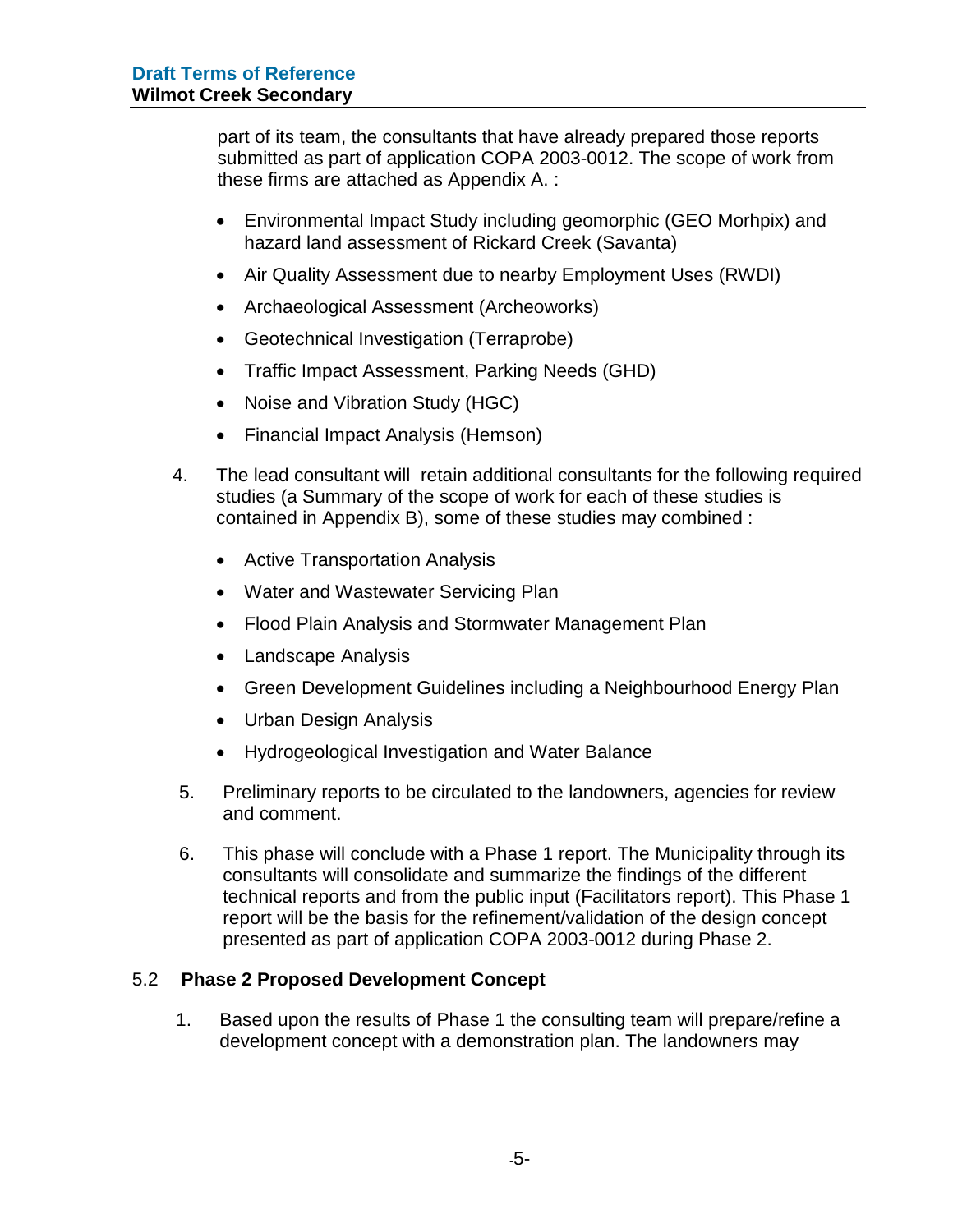provide any further technical information required to analyze the development plan and to fill gaps in such information as identified in Phase 1.

- 2. The Steering Committee will review the development concept and demonstration plan and may circulate to all agencies and its consultants for review and comments. It will also work collaboratively with the Landowners and the Steering Committee to refine and finalize the development concept
- 3. All technical reports to be finalized.
- 4. The Consultant will prepare:
	- a Draft Secondary Plan and Draft Urban Design Plan;
	- draft Zoning By-law based; and
	- a draft Green Development Implementation Guidelines based upon the preferred development proposal
- 5. Phase 2 will conclude with a Public information Centre on the draft documents.
- 6. The Municipality will re-engage Hemson Consulting Limited to update the 2008 Financial Impact Analysis, which originally assessed the impacts of this development on Municipal Finances.

#### 5.3 **Phase 3 -Proposed Secondary Plan and Zoning By-law Amendment for Statutory Public Meeting and Approval**

- 1. Based upon the input received and input from the Steering Committee, the consultant will finalize the draft documents
- 2. The above documents will be released as part of a final report for Council's consideration at Planning and Development Committee. This report will summarize the process and public input received to date and at the time of the statutory public meeting.
- 3. If required by Committee, a final recommendation report would be prepared by the Municipality.

### 6. **Public Consultation**

There will be a public information session near the beginning of Phase 1 and near the completion of Phase 2 of the study process. The third opportunity for the public to provide input will be the statutory public meeting.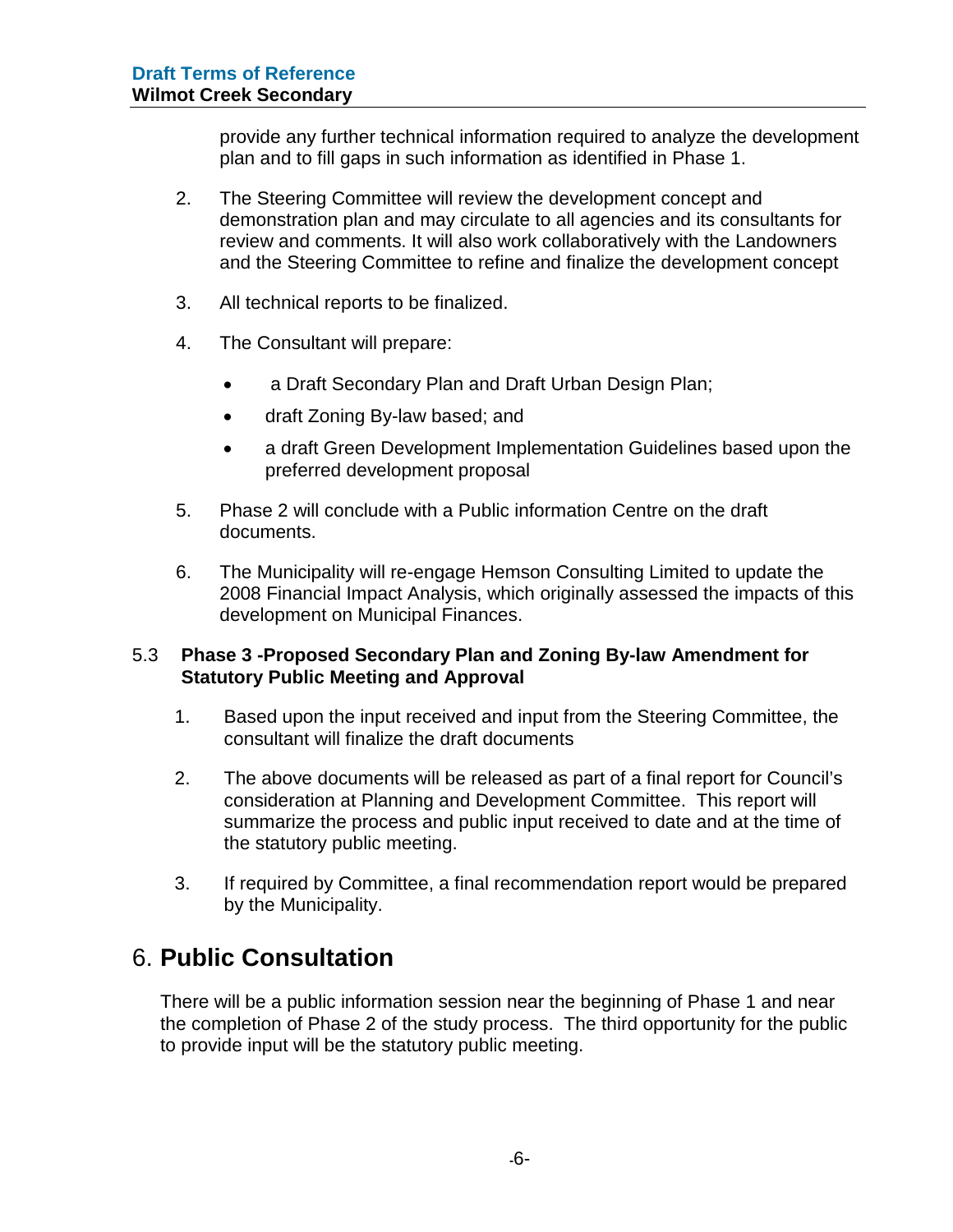#### *Community Open House*

The study will commence with a Community Open House and Presentation to be conducted following a short presentation of the work completed to date. This Session will be hosted by the facilitator. Input will be received. This will occur very early in the process.

#### *Public Information Centre*

Session two will be hosted following the completion of Phase 2. A Public Information Centre will include a presentation of the preferred development concept, the Draft Secondary Plan (including UD guidelines) and the draft Zoning By-law. Input will be received.

#### *Statutory Open House and Public Meetings*

A statutory Open House will be scheduled at least two weeks prior to the Statutory Public Meeting to be held by Council's Planning and Development Committee. At his public meeting, The Committee will consider approval of the final Secondary plan and related implementation tools like the Urban Design plan, Green Development Guidelines, and Zoning By-law.

#### *Online Engagement Tools*

A variety of different stakeholders will need to be engaged through the preparation of the Secondary Plan and Zoning By-law. To complement the Community Open House and statutory meetings, the Municipality will provide the online engagement tools available through Bang the Table platform

(http://www.bangthetable.com/engagementhq/engagement-tools/). In consultation with the Steering Committee, the lead consultant will select the appropriate tools from the "Bang the Table" toolkit.

### 7. **Process Schedule**

#### 7.1 **Phase 1 Technical Background**

- 4-6 months.
- Community Open House beginning and midway.

#### 7.2 **Phase 2 Development Concept**

- 4-6 months.
- Public Information Centre midway or later.

#### 7.3 **Phase 3 Secondary Plan and Zoning Bylaw Public Meeting and Approval**

- Statutory Public Meeting *Planning Act.*
- Adoption of Secondary Plan and Zoning By-law.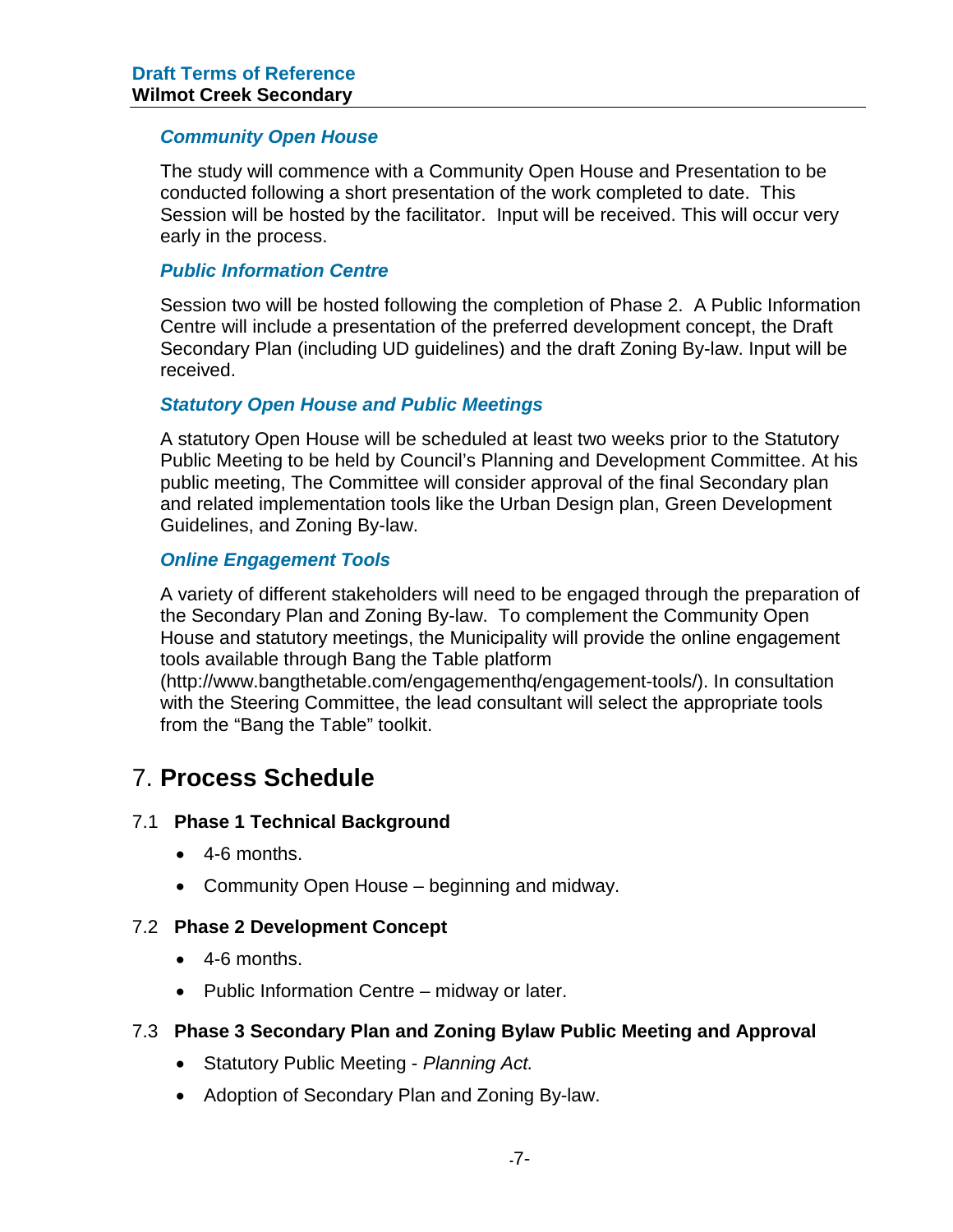### 8. **Funding**

Rice Development Corporation acknowledge and agree that in addition to the Owners' Share of the actual Costs, they are responsible for 100% of project management or administrative costs associated with the completion of any aspect of the preparation, adoption or approval of the Secondary Plan, including but not limited to all technical and background studies, facilitation etc., in accordance with the policies of the Municipality's Official Plan.

Rice Development Corporation will be solely responsible for collecting the proportionate share of the above costs from Douglas Humphrey through a private cost-sharing agreement.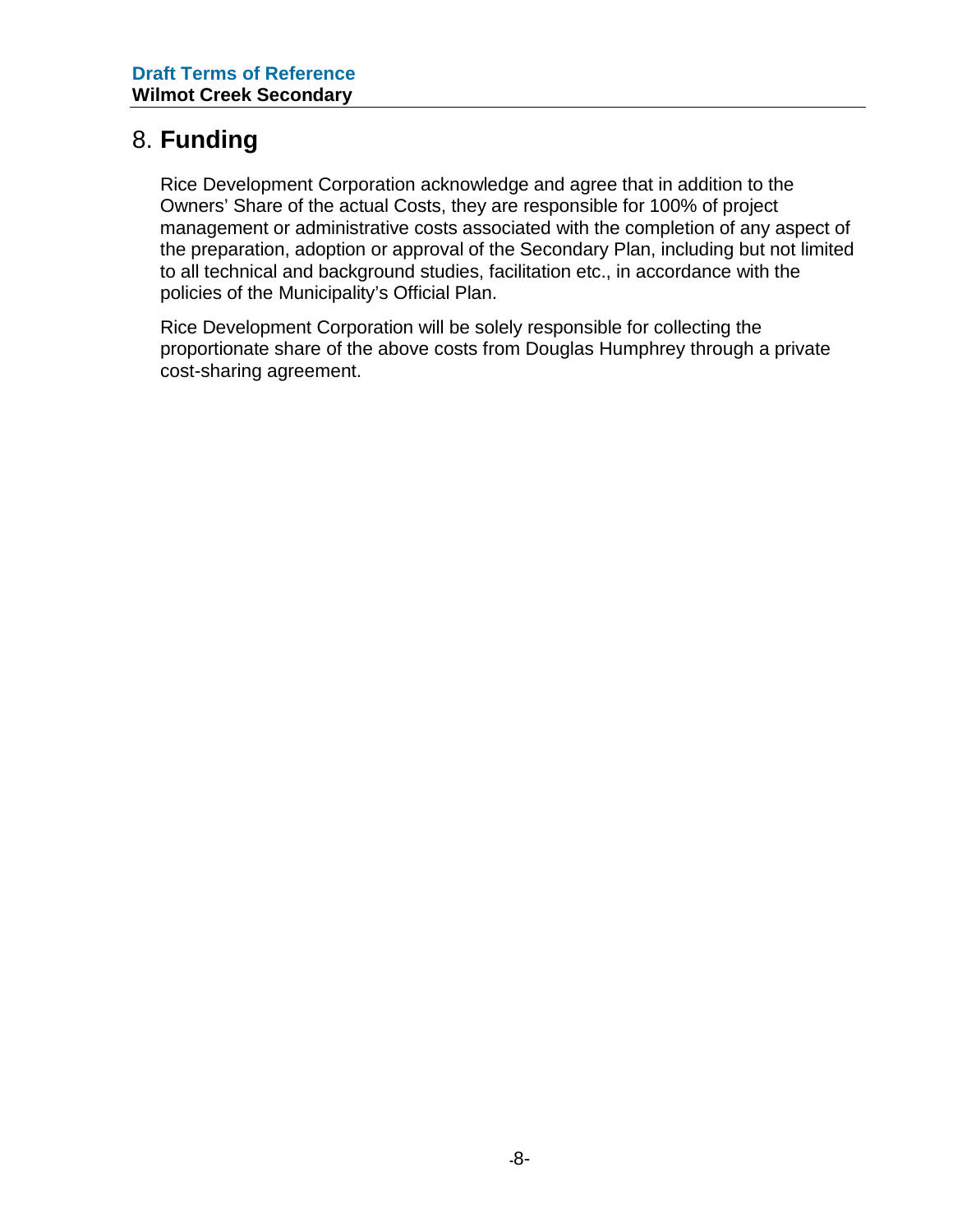#### **Appendix A – Summaries of Studies to be Updated**

#### 1. **Environmental Impact Study (EIS)**

The EIS will address for the lands in the study area:

- 1) Wildlife habitat assessment
- 2) Botanical, bird and wildlife surveys
- 3) Potential for impact on habitat of species at risk
- 4) Fluvial geomorphologic assessment as input into the determination of the hazard limit of Rickard Creek
- 5) Identification of wetlands

The EIS will determine development limits in keeping with Official Plan policies and determine whether restoration or enhancement strategies for natural heritage system features may be appropriate to achieve an overall ecological net gain. The EIS should consider the protection and enhancement of the Municipality's tree canopy cover and urban forest, providing for a range of habitat types to support biodiversity, and recommend a tree replacement program.

#### 2. **Air Quality Assessment due to nearby Employment Uses**

This study will be undertaken in accordance of MOECC guideline D6 regarding land use compatibility. It will recommend required set-backs and/or mitigation measures between employment uses on the west side of Bennett Road and future sensitive land uses within the Secondary Plan area.

#### 3. **Archaeological Assessment**

The archaeological assessment for the purposes of the Secondary Plan shall consist of Stage 1 and Stage 2 for any potentially developable land. Any further archaeological assessments (Stage 3 and Stage 4) will be the responsibility of individual landowners to be undertaken before development takes place.

#### 4. **Geotechnical Investigation**

An appropriate number of boreholes will be drilled covering the lands within the study area with potential for development. The report will include recommendations relevant to design and construction including foundation design, seismic site classification, basement drainage, excavation, shoring, site servicing and backfill, short term dewatering and other constructability recommendations.

#### 5. **Traffic Impact Assessment and Parking Needs**

The Traffic Impact Assessment component will project the additional traffic from the Secondary Plan area that will use Bennett Road. It will recommend any required road improvements at:

- i) The new intersections proposed with Bennett Road
- ii) Bennett Road and the South Service Road/401 East On-Ramp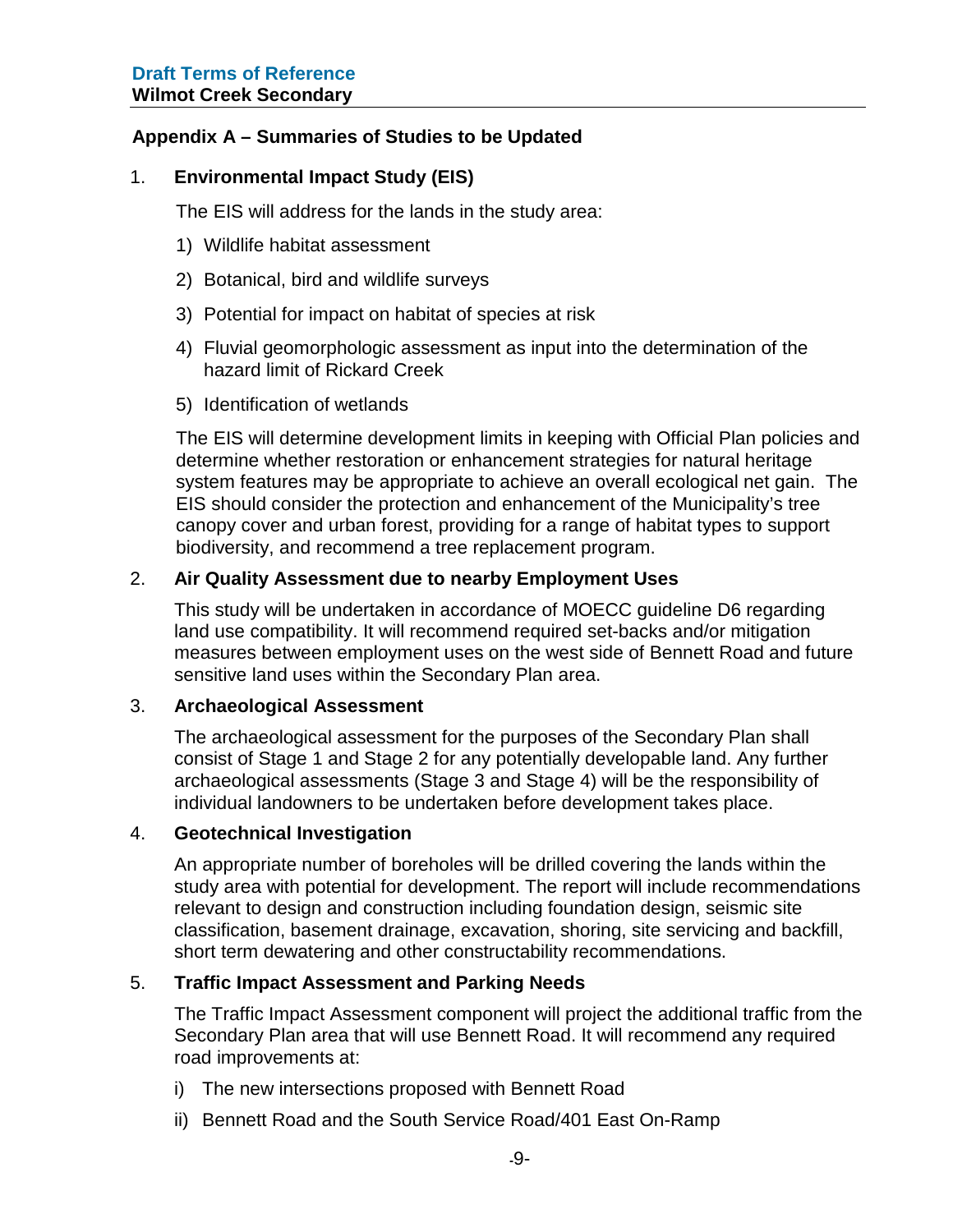- iii) Bennett Road and 401 West On-Ramp
- iv) Bennett Road and Highway No. 2

The parking needs assessment will project the parking demand for the proposed uses including the proposed Community Centre within Wilmot Creek Phase 8 and recommend an appropriate parking standard for this use. The parking needs assessment should consider means to reduce the overall parking footprint in order to conserve land, reduce impermeable surface area, and promote the use of transit and active transportation, and provide recommendations, as appropriate.

#### 6. **Noise and Vibration Study**

The noise portion of the study will investigate the impact of noise on the proposed development lands from:

- i) Highway 401
- ii) Bennett Road
- iii)Canadian National Railway (CNR)

The predicted noise levels will be compared to the guidelines of MOECC, the railway and the Municipality. If excesses of the noise guidelines are found, recommendations for conceptual control features will be provided.

The vibration component, ground-borne vibration measurements will be made for all potential development lands adjacent or near to the CN railway. If exceedances of vibration guidelines are found, appropriate mitigation measures will be recommended.

#### 7. **Financial Impact Analysis**

The financial impact analysis update will determine the proposed developments financial impact on the municipality's operating and long term capital budgets. The study will consider the costs of the development in all municipal services and infrastructure at both the municipal and if required, regional levels.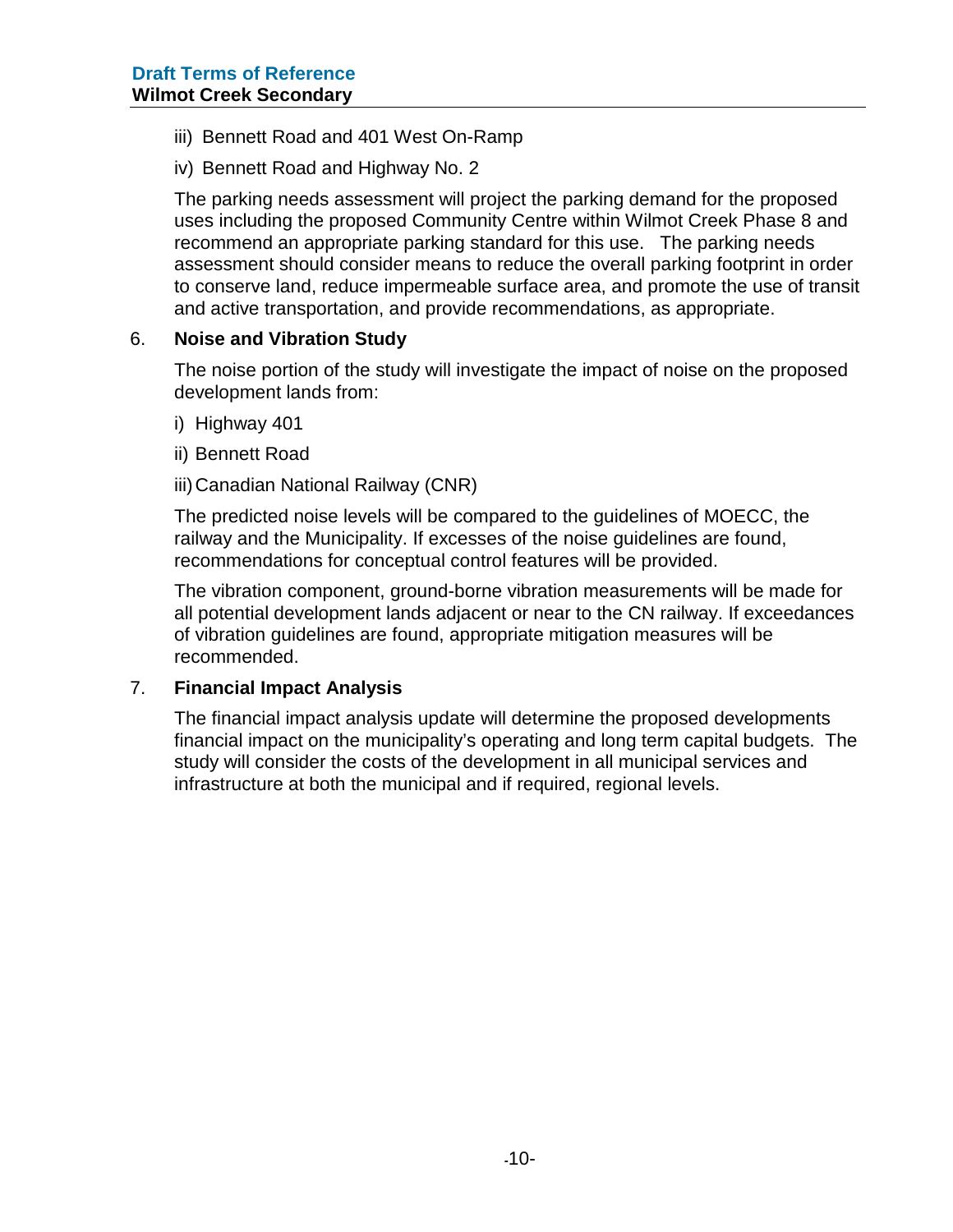#### **Appendix B – Summaries of New Studies to be Undertaken**

#### 1. **Active Transportation Analysis & Plan**

This component will explore the requirements for a walkable community for the making for safe and easy pedestrian and cycling use and requirements for golf-cart use.

It will also examine the connectivity between the existing and new neighborhoods including:

- 1) An estimate of the existing and proposed volume of pedestrian and vehicles of all types including golf cart traffic over the existing Wilmot Creek railway bridge.
- 2) Conduct a sight line analysis for the existing bridge.
- 3) Investigate and make recommendations to accommodate all users across the CN rail corridor.
- 4) Investigate and make recommendations regarding access to the interim and final location of the waterfront trail and the future Technology Park trail and the future Wilmot Creek trail.

#### 2. **Water and Waste Water Servicing Plan**

This study shall include the following:

- a) Identify and assess the future availability of the provision of water and sanitary sewer services and constraints to the Study Area. This review shall include the identification of the geographic limits to servicing and the costs, staging and financing which will be required to facilitate urban development in this area. These matters shall be prepared in close consultation with the Municipality's Engineering and Building Services Department and the Region of Durham.
- b) A general servicing base plan will be prepared based on the analysis and review of any requirements of the Municipality, the Region of Durham and Provincial Ministries and/or agencies. The servicing plan shall illustrate, among other matters, in graphic and textural form, the general provision of water services and sanitary sewer services and associated facilities for the Study Area.

#### 3. **Floodplain Analysis and Stormwater Management Plan**

This study will, using appropriate floodplain modelling techniques, delineate the limits of the floodplain of the Rickard Creek within the Study Area. Potential for cut and fill to modify the limit of development will be reviewed as necessary. A stormwater concept plan will be developed for the Secondary Plan study area that will provide quality control for a normal level of treatment as per downstream constraints. Appropriate locations for and sizes of blocks for future storm water management facilities, where needed, will be provided. Opportunities for and an analysis of low impact development stormwater management approaches and an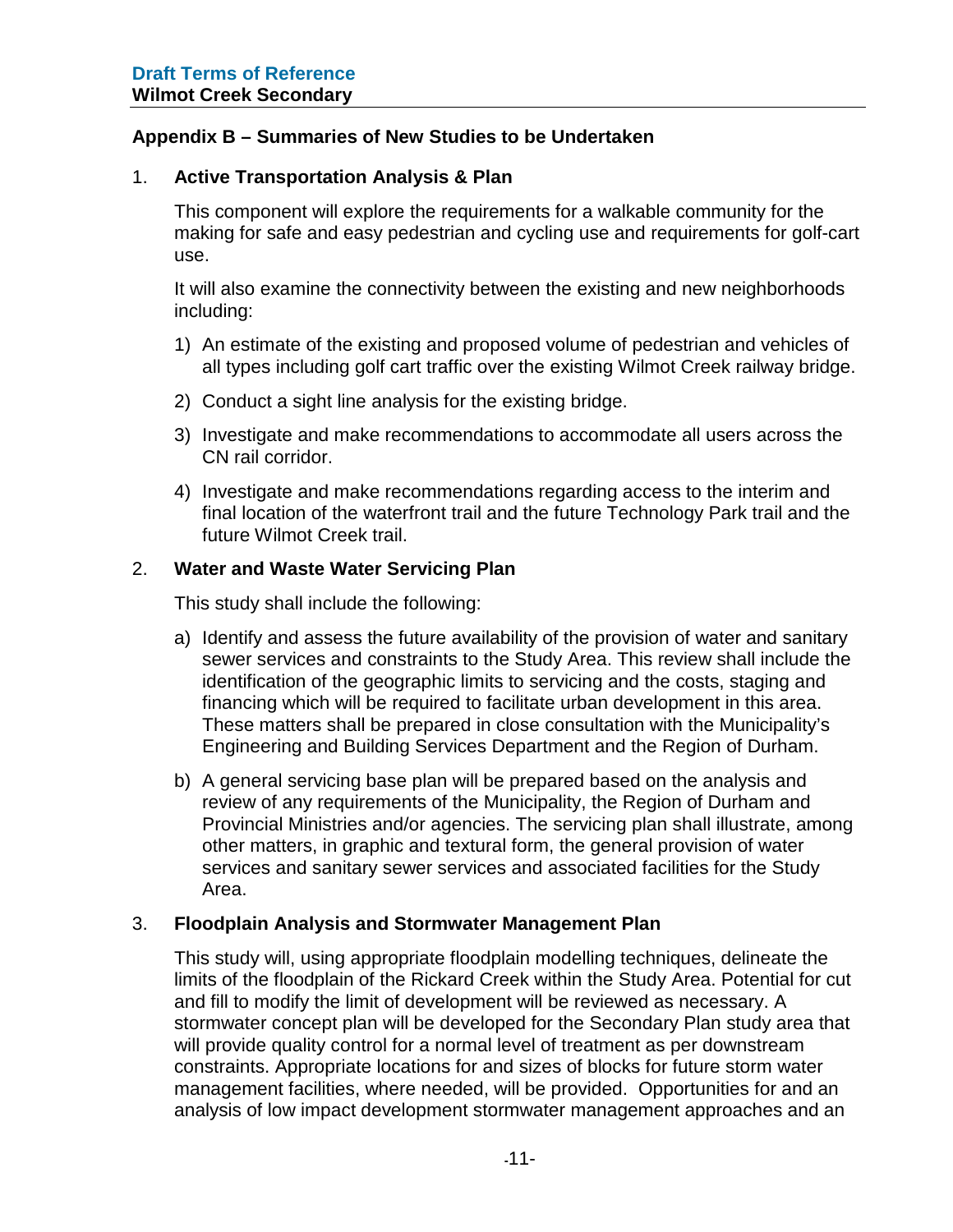integrated treatment train approach to minimize stormwater runoff and maximize infiltration will be identified.

#### 4. **Landscape Analysis**

This component shall include the following:

- a) Describe and assess the existing context of the lands within the Study area.
- b) Identify the Study Area's topography and grading; existing built form; and natural features.
- c) Prepare a summary of the Study Area in terms of parcel, topography, and built environment as foundation for the area's development.

#### 5. **Sustainability Plan and Green Development Guidelines**

The consultant shall identify and assess sustainable development principles and practices that are appropriate for implementation in this neighbourhood to create a net zero community. An integrated approach will be addressing green development, recognizing the inter-relationships between studies and examining the combined impacts of green development alternatives. This Plan and Guidelines will consolidate the opportunities for addressing the green development objectives and Secondary Plan policies of the Official Plan and based on the Priority Green Clarington Development Framework (see Appendix C). The Sustainability Plan and Standards should include **measureable targets** to move towards a net zero community.

In addition, the consultant shall prepare a set of guiding principles and green development standards for sustainable development (including servicing, roads, parks, open space, residential, commercial, institutional, land and buildings and development), which support, but are not limited to, the following:

- a) An approach to development that respects the vital function of *Green Infrastructure;*
- b) *Use of renewable energy, low carbon energy and opportunities for energy products for the development site;*
- c) A development pattern that encourages and supports transit usage;
- d) A development pattern that is adaptable over time for future generations;
- e) A land use and development pattern which establishes good connectivity and mobility;
- f) A mix of housing and other uses which help create a complete community and contribute to the health and vibrancy of the existing and future community; and
- g) Green development standards that includes resilient infrastructure and reduced greenhouse gas emissions in support of the move towards a net zero community.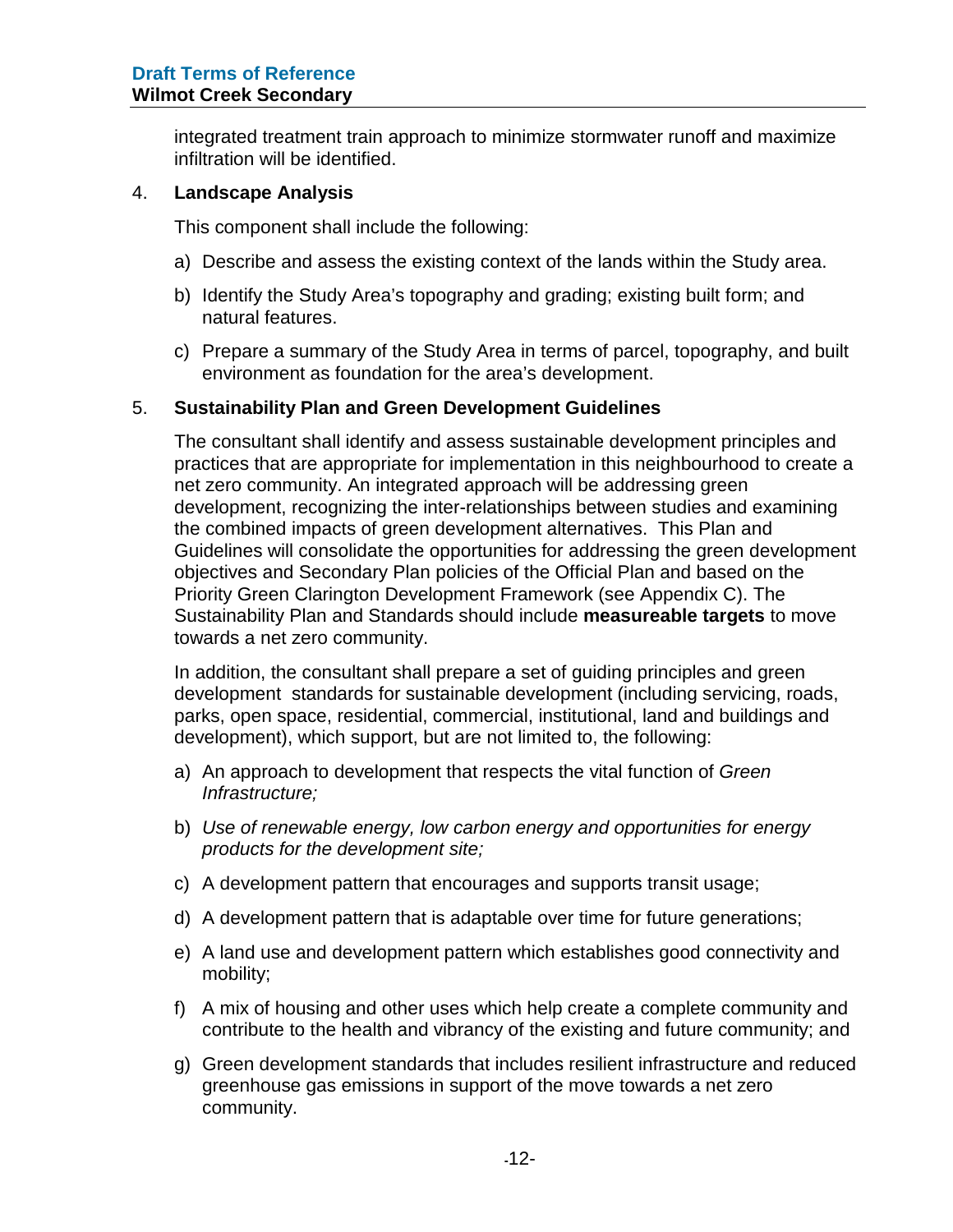- h) A Neighbourhood Energy Plan will include consideration of:
	- Energy use early in the land-use and infrastructure planning process and identify opportunities to integrate local energy solutions at the building or neighbourhood scale. It should identify development and infrastructure toMinimize the use of electricity, natural gas and gasoline consumption;
	- Address energy-efficient building orientation, design and construction; and
	- Identify opportunities and targets for on-site energy generation, district heatingand renewable energy options including opportunities for changing stations.

#### 6. **Urban Design Analysis**

This report will illustrate and demonstrate how the Urban Design Principles contained in the Clarington Official Plan that apply to this Secondary Plan will be implemented by the land use designations and policies of the proposed Secondary Plan. Specifically, the Report will:

- o describe the vision or design intent, physical form, layout and design of the proposed *development*;
- o evaluate the proposal to ensure that the *development* blends with the neighbourhood, or advances the emerging character of a new development within the existing context;
- o illustrate the building *massing*, and articulation to establish the relationship between the building and the street, pedestrian and transit *linkages*, landscape and outdoor *amenity areas*, and lighting.
- o demonstrate how the impacts on *adjacent sites* are mitigated including protecting significant views and vistas, limiting shadow impacts on existing sunlight sensitive uses and maintaining the privacy of those properties. It may also involve an appropriate conceptualization of the future *development* of lands in the vicinity of the subject *site*, as well as show existing conditions and/or other concurrent proposals in the broader surrounding area.

#### 7. **Hydrogeological Investigation and Water Balance Study**

This study will include the installation of an appropriate number of monitoring wells on the lands with potential for development. Ground water levels will be taken over four seasons. In addition, the hydraulic properties of the soil will be assessed.

A detailed hydrogeological report including a water balance calculation will be prepared.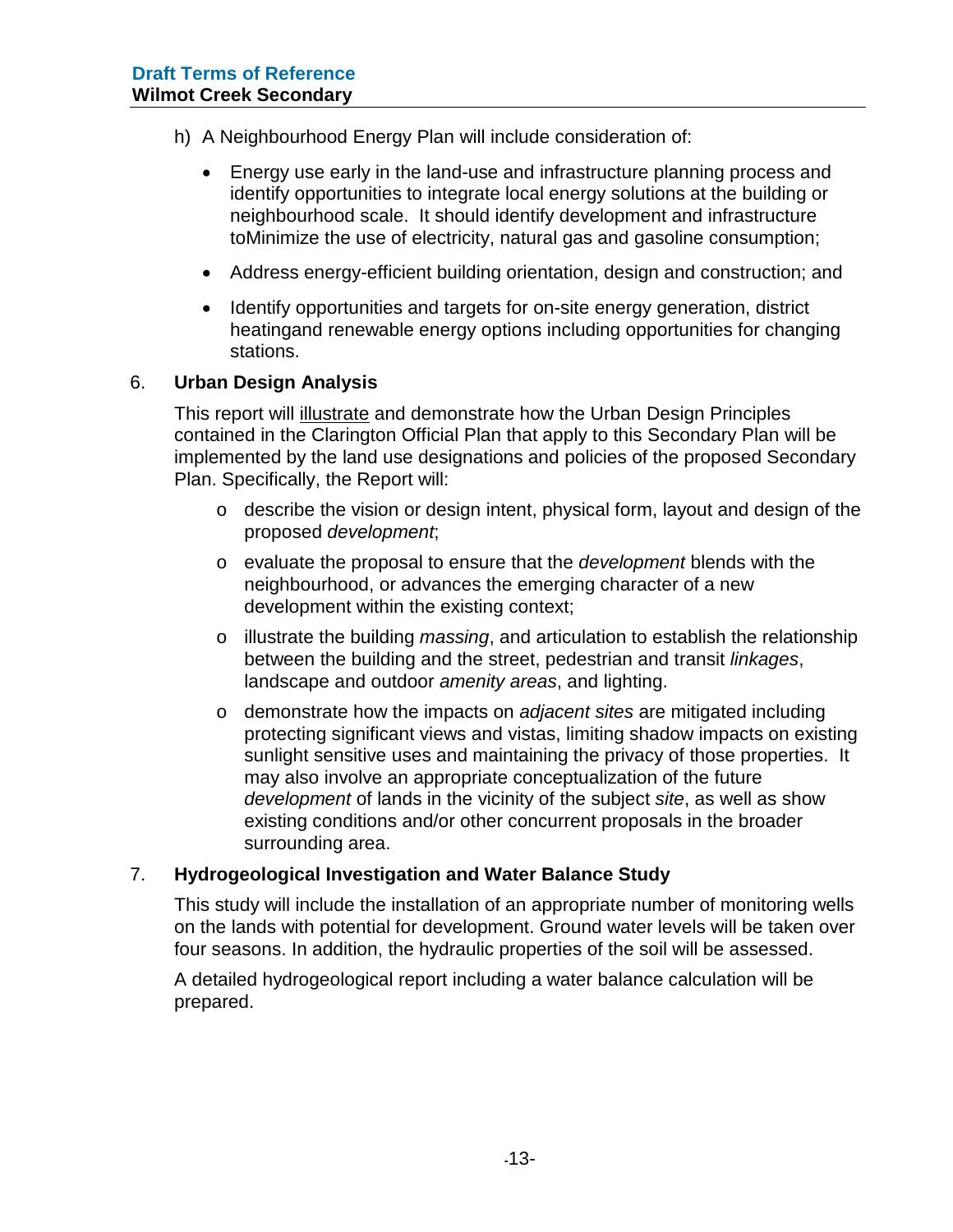#### **Appendix C - Priority Green Clarington Development Framework**

The Sustainability Plan and Green Development Standards will demonstration how, at a minimum, the criteria for Secondary Plans established in the Priority Green Clarington Development Framework and Implementation Plan are addressed, and how the Secondary Plan can support moving towards net zero communities that are resilient to the potential impacts of climate change.

The four themes that represent the core elements of a sustainable community and are addressed by the Priority Green Clarington – Green Development Framework and Implementation Plan are:

#### **Built Environment**

The built environment is the constructed physical environment in which we live, work and play each day. It considers the design and layout of a neighbourhood, including land use mix and diversity, and the interaction of the buildings, road systems and other infrastructure that we encounter.

#### **Mobility**

Mobility is about reducing vehicle dependency and offering choices for residents to travel in to, out of and through neighbourhoods each day. It speaks to facilitating active transportation in order to reduce pressure on Clarington's transportation network and reduce emissions from entering the environment, while contributing to human health and well-being.

#### **Natural Environment & Open Space**

This theme seeks to protect and enhance ecologically significant components of Clarington's natural heritage system, to encourage design that works with natural conditions and gains benefit from the environmental, economic and social benefits of the natural landscape, and promotes linkages to a diverse range of open spaces, parks and recreation facilities.

#### **Infrastructure & Buildings**

Green neighbourhoods strive to use resources more efficiently, leading to potential cost savings. This theme identifies means to maximize energy and water conservation, minimize the consumption of resources, and contribute to climate change mitigation and adaptation.